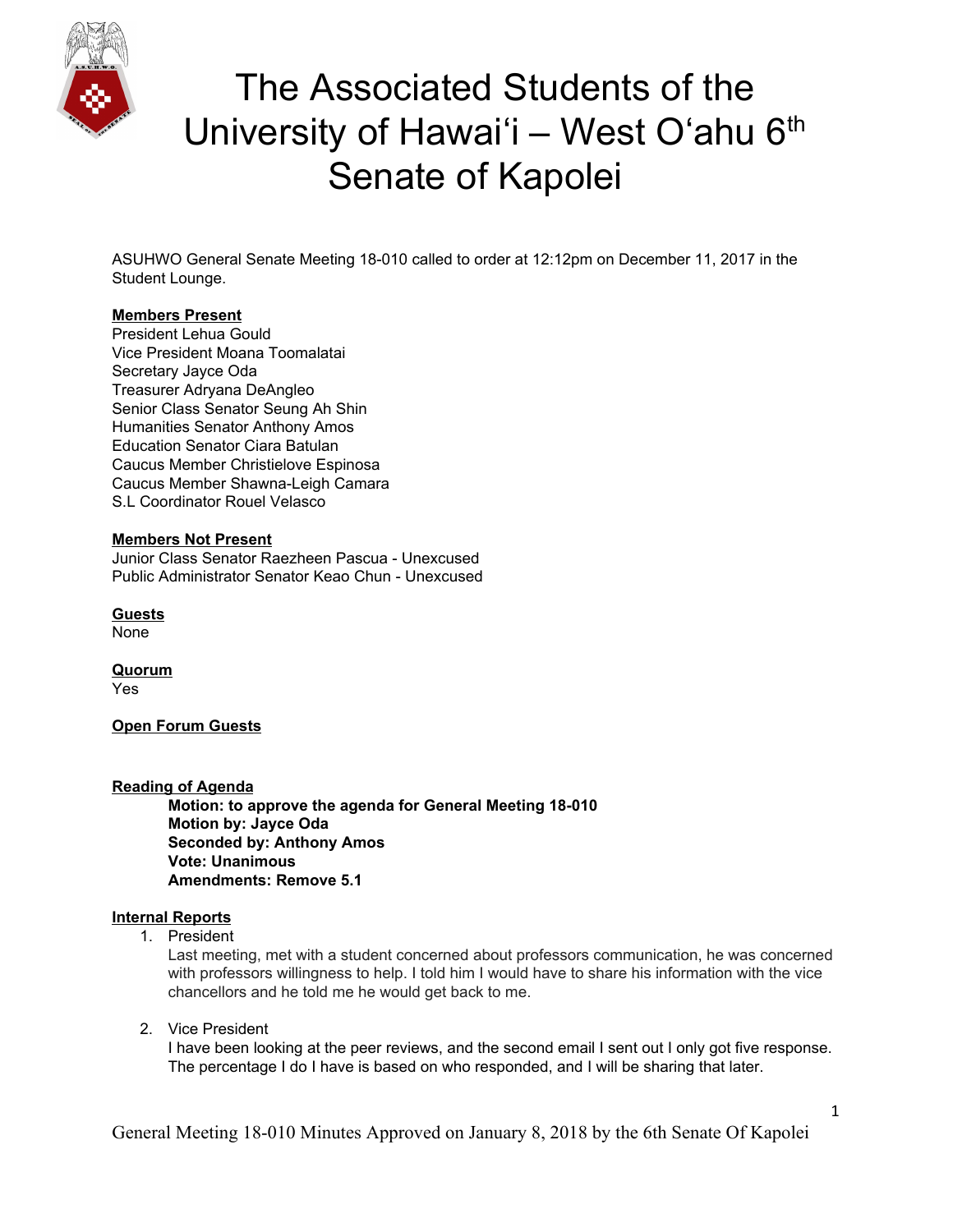

- 3. Secretary I wasn't able to finish the 18-009 minutes, but I am working on them and will have it done by the next meeting.
- 4. Treasurer \$42,286.11 left in the budget.

Lehua: Adryanna is leaving us next semester, so we can look to appoint someone

- 5. Advisors
	- a. Student Life Coordinator No report.
- 6. Standing Committee Reports
	- a. Budget and Finance No new report
	- b. Activities No new report
	- c. Legislative No new report.
- 7. Ad Hoc Committees
- 8. Senators Report
	- a. Senior Class Senator No new report.
	- b. Junior Class Senator No report given.
	- c. Humanities Division

After speaking with the education club, they have agreed to help with the fair I'm running in mid-April. I'm going to hold another constituency meeting about two weeks after school kicks back in just to meet with the new students just to make sure I have everyone accounted for.

Lehua: Have you talked to anyone about where you're going to hold the fair?

Anthony: I have talked to the person who does the career fair, and he's agreed to help me and we're going to map it out and this also depends on who response to me.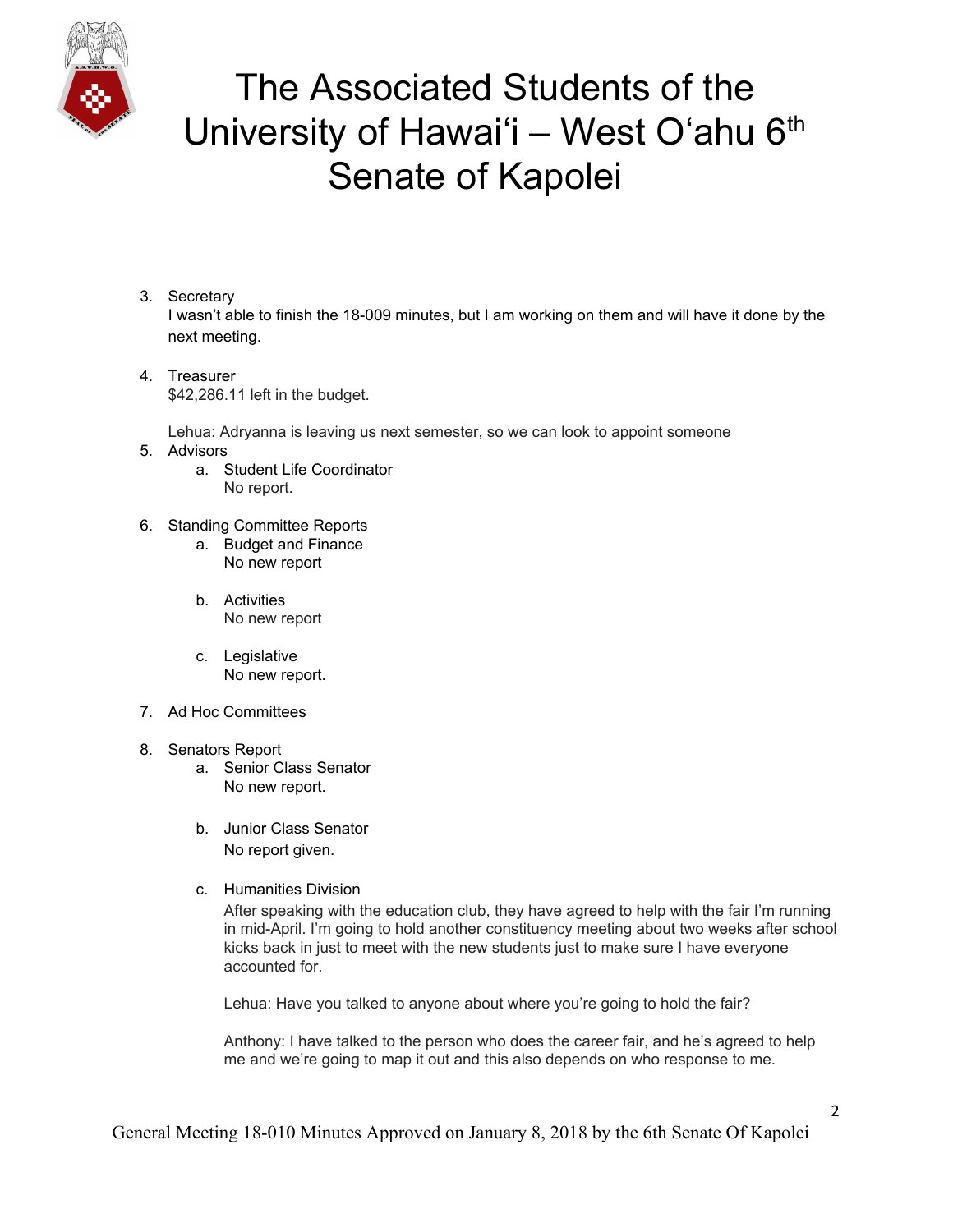

d. Education Division Senator

Rouel recommended me to write a resolution for my initiative, and I am going to submit it next semester for a special reading. I am thinking about idea for a second initiative. I would like to try to do a student mentor for the education program. I did send out a forum, but only got five response so I am asking Dr.Heler to make an announcement to education Kako, but this will happen next semester and after I get responses I will determine if mentors will be useful or not.

The person who can implement the TEACH Grant is our financial aid officer, but because they aren't responding, Rouel advised me to create a resolution.

### 9. Caucus Ambassador

No new report. The next meeting will be on Sunday.

- 10. Campus Committee Report
	- a. Health,Transportation and Technology (HTT)Committee

Abstained from voting of upgraded phones and tablets. Phones where to make it easier for the drivers for calls and texting, tablets to be used for tracking to see where the most busy routes are. Talk about cameras for shuttles facing inside for safety precautions. No update on the scanner in the library.

b. Senior Staff Committee The next meeting is December 28 at 9am-11:30am in D104. I will need someone to attend in place.

Anthony or Ciara will be attending this meeting.

- c. Faculty Senate Committee I did not go to the past Fridays meeting but I do have the recording of the meeting if anyone wants to view it.
- d. Campus Compliance Committee No new report.
- e. LRDP
	- i. IAELF Master Strategic Work Group All of the groups did present there short term and long term goals. Which is when I was able to voice some opinions and ideas. It did go really well, and I do have the posters which I will be uploading for us to see. They do want ASUHWO to present these posters to the student body. We are looking to do this on Monday in the third week of January.
	- ii. Land/Facilities Work Group No new report, next meeting on 12/5.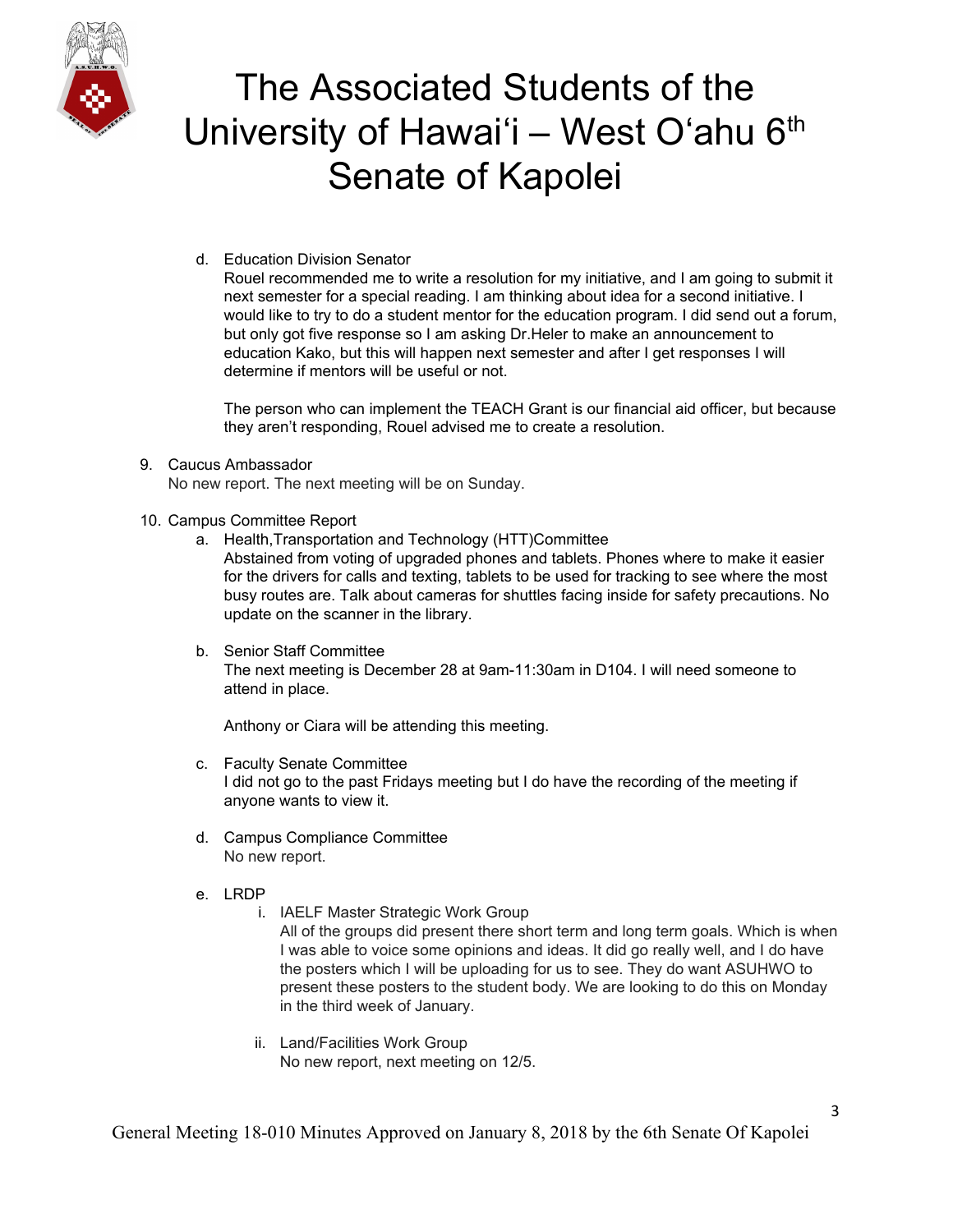

- iii. Long Range Academic Work Group No new report.
- iv. Enrollment Management Work Group No new report.
- f. UHWO Art Committee No new report.

#### **Unfinished Business**

- 1. Legislative Process Training Debrief No further discussion.
- 2. Night Owl Nook It went okay. At the end of the night there were a few people there and there were a few people there until 2am. It was a successful event.
- 3. Peer Review Forms for Stipends Discussed in new business.
- 4. Next Semester Senate Training Agreed on January 3 from 8am-4pm.

#### **New Business**

1. Approval of the Awarding of Stipends to Senate Members

**Motion: to approve the Awarding of Stipends to Lehua, Moana, Jayce, Ciara, Addy, Aloha, and Seung Ah Motion by: Anthony Amos Seconded by: Ciara Vote: Unanimous**

Those who were in the senate for a majority of the time not including those during special elections have meet there 80% or above in the surveys. Those who joined ASUHWO for our special elections will not be receiving spiends due to the little time for their involvement of this semester and also due to the percentages shown in the surveys.

### **Announcements and Open Forum**

Aloha: A student had approached me regarding policies and rules for the parking lot and overful lot. She was approached by a security guard about carpooling to get lunch with her friends and as they were going to back to their individual cars they were told that they weren't allowed to do that (park and ride). I emailed the head security guard about the situation asking about policies and what we could do to better inform the students. He told me there were not policies in place about the parking lot and overfill lot. I did inform the student about this and the head security guard did talk to his team. Students can leave their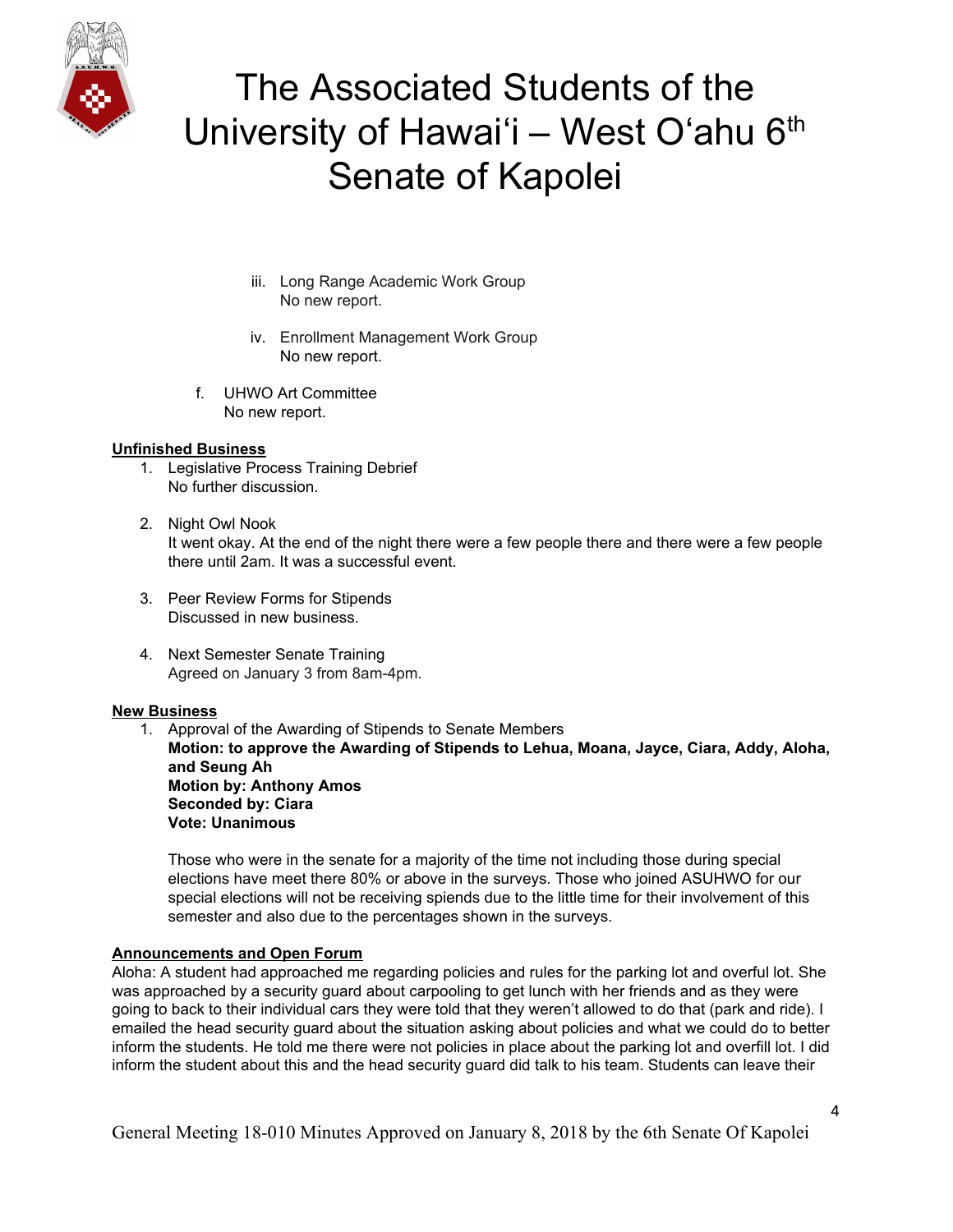

car overnight, though it is not recommended but they do need to call security to let them know.

**Meeting Adjournment at 1:30pm Motioned by: Jayce Oda Seconded by: Seung Ah Shin**